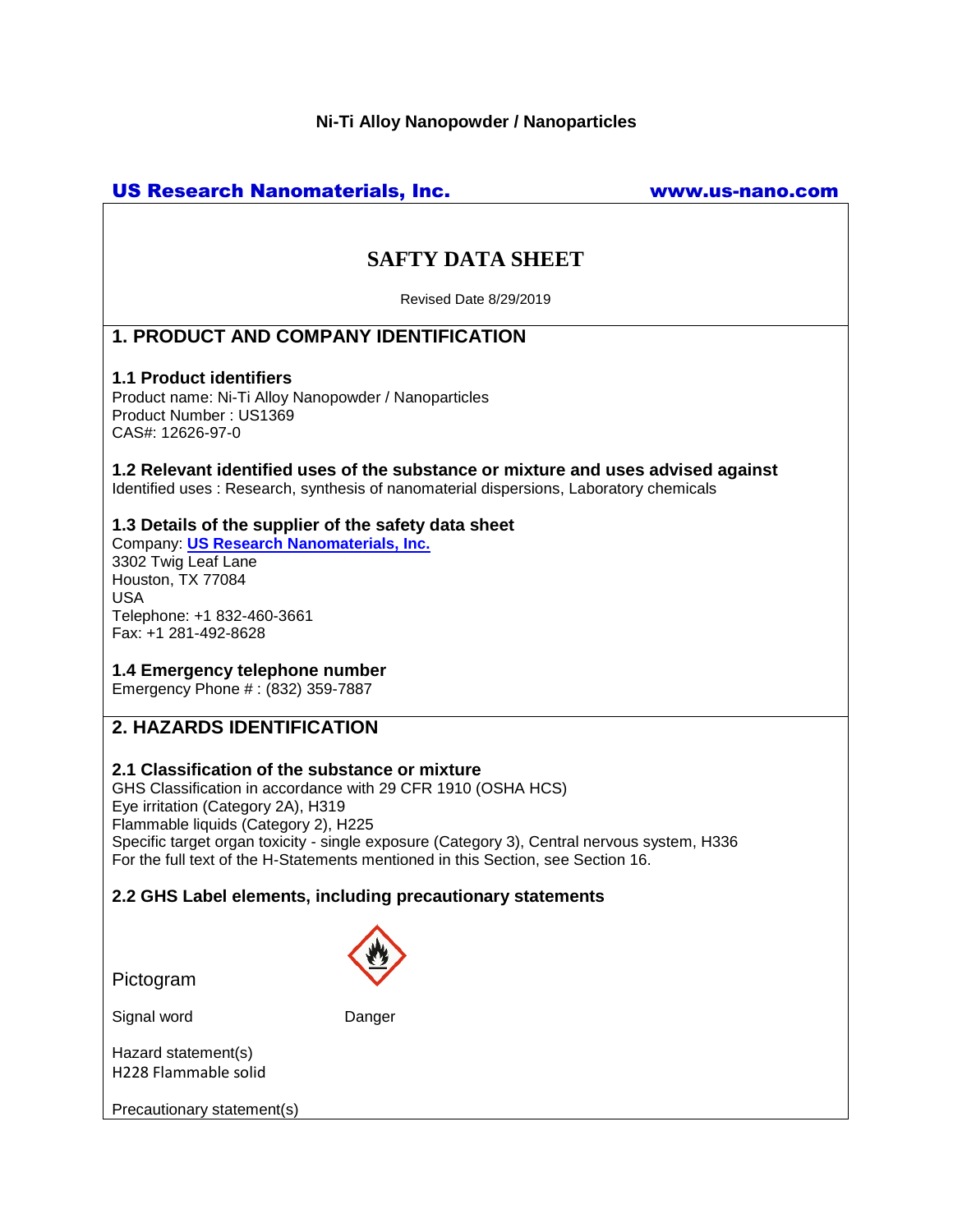P210 Keep away from heat/sparks/open flames/hot surfaces. No smoking. P240 Ground/bond container and receiving equipment. P241 Use explosion-proof electrical/ ventilating/ lighting/ equipment. P280 Wear protective gloves/ eye protection/ face protection. P370 + P378 In case of fire: Use dry sand, dry chemical or alcohol-resistant foam to extinguish.

### **2.3 Hazards not otherwise classified (HNOC) or not covered by GHS** None

# **3. COMPOSITION/INFORMATION ON INGREDIENTS**

# **3.1 Substances**

Formula : NiTi Molecular weight : 106.56 g/mol CAS#: 12626-97-0

# **Hazardous components**

Component: Ni-Ti Alloy nanopowder Classification: Flam. Sol. 1; H228 Concentration: <=100% For the full text of the H-Statements mentioned in this Section, see Section 16.

# **4. FIRST AID MEASURES**

#### **4.1 Description of first aid measures**

#### **General advice**

Consult a physician. Show this safety data sheet to the doctor in attendance.

#### **If inhaled**

If breathed in, move person into fresh air. If not breathing, give artificial respiration. Consult a physician. **In case of skin contact**

Wash off with soap and plenty of water. Consult a physician.

#### **In case of eye contact**

Flush eyes with water as a precaution.

#### **If swallowed**

Do NOT induce vomiting. Never give anything by mouth to an unconscious person. Rinse mouth with water. Consult a physician.

#### **4.2 Most important symptoms and effects, both acute and delayed**

The most important known symptoms and effects are described in the labeling (see section 2.2) and/or in section 11

# **4.3 Indication of any immediate medical attention and special treatment needed**

no data available

# **5. FIREFIGHTING MEASURES**

#### **5.1 Extinguishing media**

#### **Suitable extinguishing media**

Use water spray, alcohol-resistant foam, dry chemical or carbon dioxide.

# **5.2 Special hazards arising from the substance or mixture**

No data available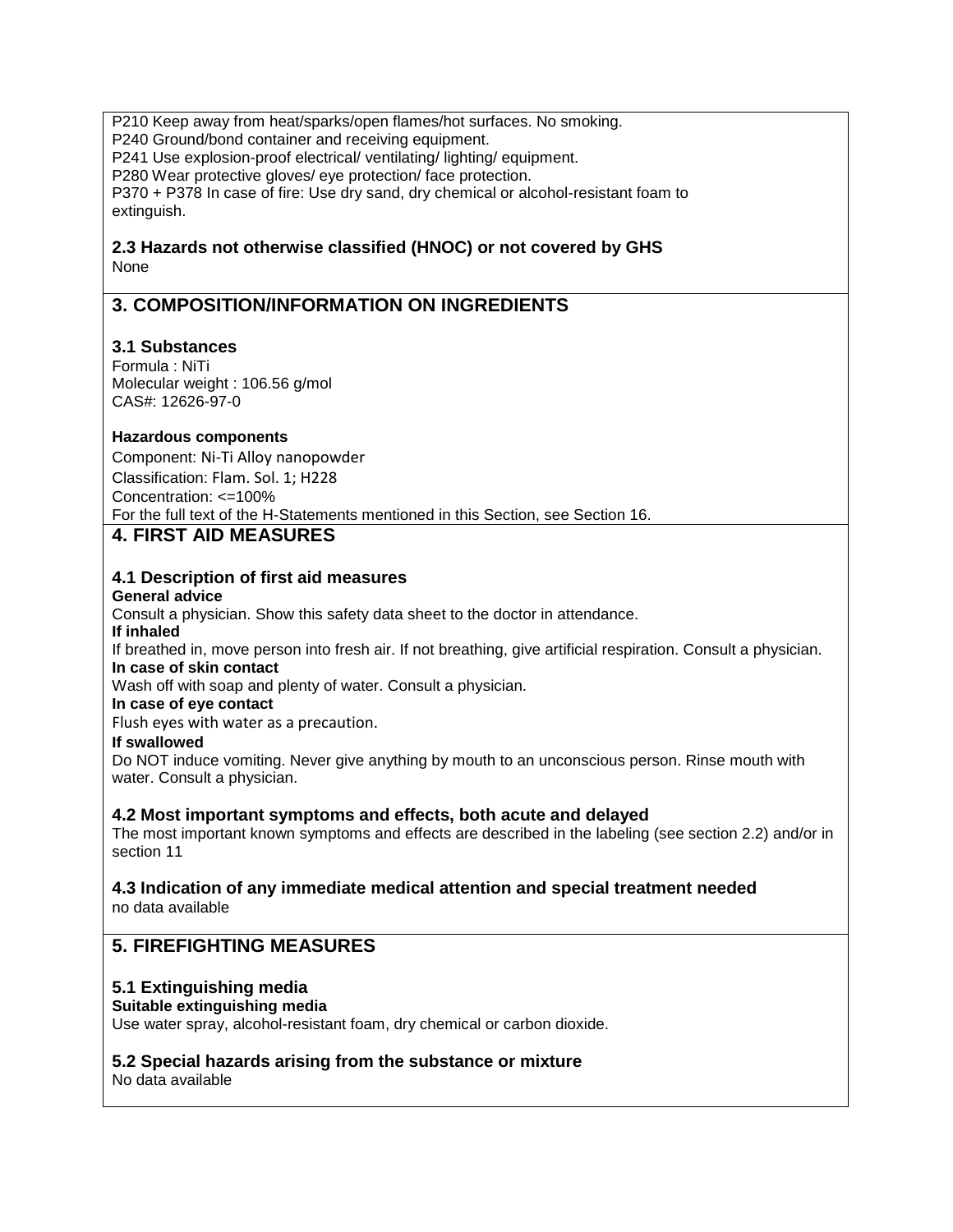# **5.3 Advice for firefighters**

Wear self contained breathing apparatus for firefighting if necessary.

# **5.4 Further information**

Use water spray to cool unopened containers.

# **6. ACCIDENTAL RELEASE MEASURES**

### **6.1 Personal precautions, protective equipment and emergency procedures**

Use personal protective equipment. Avoid breathing vapors, mist or gas. Ensure adequate ventilation. Remove all sources of ignition. Evacuate personnel to safe areas. Beware of vapors accumulating to form explosive concentrations. Vapors can accumulate in low areas. For personal protection see section 8.

# **6.2 Environmental precautions**

Prevent further leakage or spillage if safe to do so. Do not let product enter drains.

# **6.3 Methods and materials for containment and cleaning up**

Sweep up and shovel. Contain spillage, and then collect with an electrically protected vacuum cleaner or by wetbrushing and place in container for disposal according to local regulations (see section 13). Keep in suitable, closed containers for disposal. Contain spillage, pick up with an electrically protected vacuum cleaner or by wet-brushing and transfer to a container for disposal according to local regulations (see section 13).

# **6.4 Reference to other sections**

For disposal see section 13.

# **7. HANDLING AND STORAGE**

# **7.1 Precautions for safe handling**

Avoid contact with skin and eyes. Avoid inhalation of vapor or mist.

Use explosion-proof equipment. Keep away from sources of ignition - No smoking. Take measures to prevent the buildup of electrostatic charge.

For precautions see section 2.2.

# **7.2 Conditions for safe storage, including any incompatibilities**

Keep container tightly closed in a dry and well-ventilated place. Handle and store under inert gas. Air-, heat-, and moisture-sensitive. Keep in a dry place.

# **7.3 Specific end use(s)**

Apart from the uses mentioned in section 1.2 no other specific uses are stipulated

# **8. EXPOSURE CONTROLS/PERSONAL PROTECTION**

# **8.1 Control parameters**

#### **Components with workplace control parameters**

Contains no substances with occupational exposure limit values

# **8.2 Exposure controls**

#### **Appropriate engineering controls**

Handle in accordance with good industrial hygiene and safety practice. Wash hands before breaks and at the end of workday.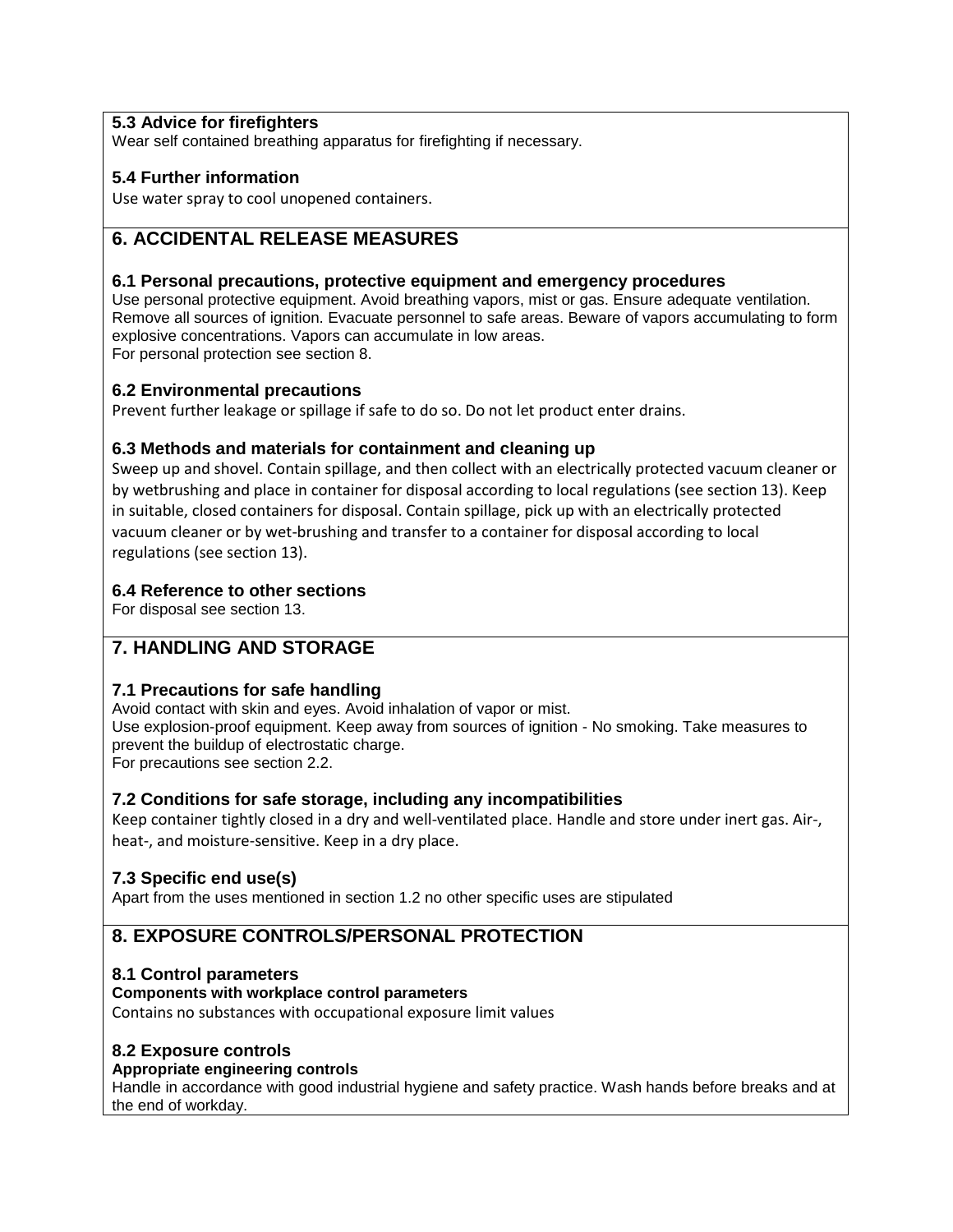#### **Personal protective equipment**

#### **Eye/face protection**

Safety glasses with side-shields conforming to EN166 Use equipment for eye protection tested and approved under appropriate government standards such as NIOSH (US) or EN 166(EU).

### **Skin protection**

Handle with gloves. Gloves must be inspected prior to use. Use proper glove removal technique (without touching glove's outer surface) to avoid skin contact with this product. Dispose of contaminated gloves after use in accordance with applicable laws and good laboratory practices. Wash and dry hands.

### **Body Protection**

Flame retardant antistatic protective clothing., The type of protective equipment must be selected according to the concentration and amount of the dangerous substance at the specific workplace.

# **Respiratory protection**

Where risk assessment shows air-purifying respirators are appropriate use a full-face particle respirator type N100 (US) or type P3 (EN 143) respirator cartridges as a backup to engineering controls. If the respirator is the sole means of protection, use a full-face supplied air respirator. Use respirators and components tested and approved under appropriate government standards such as NIOSH (US) or CEN (EU).

# **Control of environmental exposure**

Prevent further leakage or spillage if safe to do so. Do not let product enter drains.

# **9. PHYSICAL AND CHEMICAL PROPERTIES**

# **9.1 Information on basic physical and chemical properties**

a) Appearance: Form: solid, powder

- b) Odor: No data available
- c) Odor Threshold: no data available
- d) pH: no data available
- e) Melting point/freezing point: Melting point/range: 1310 °C

f) Initial boiling point and boiling range: no data available

- g) Flash point: No data available
- h) Evaporation rate: no data available
- i) Flammability (solid, gas): The substance or mixture is a flammable solid with the category 1.

j) Upper/lower flammability or explosive limits: No data available

- k) Vapor pressure: No data available
- l) Vapor density: no data available
- m) Relative density: 6.45 g/cm3
- n) Water solubility: insoluble
- o) Partition coefficient noctanol/water: No data available
- p) Auto-ignition temperature: No data available
- q) Decomposition temperature: no data available
- r) Viscosity: no data available
- s) Explosive properties: no data available
- t) Oxidizing properties: no data available

# **9.2 Other safety information**

No data available

# **10. STABILITY AND REACTIVITY**

# **10.1 Reactivity**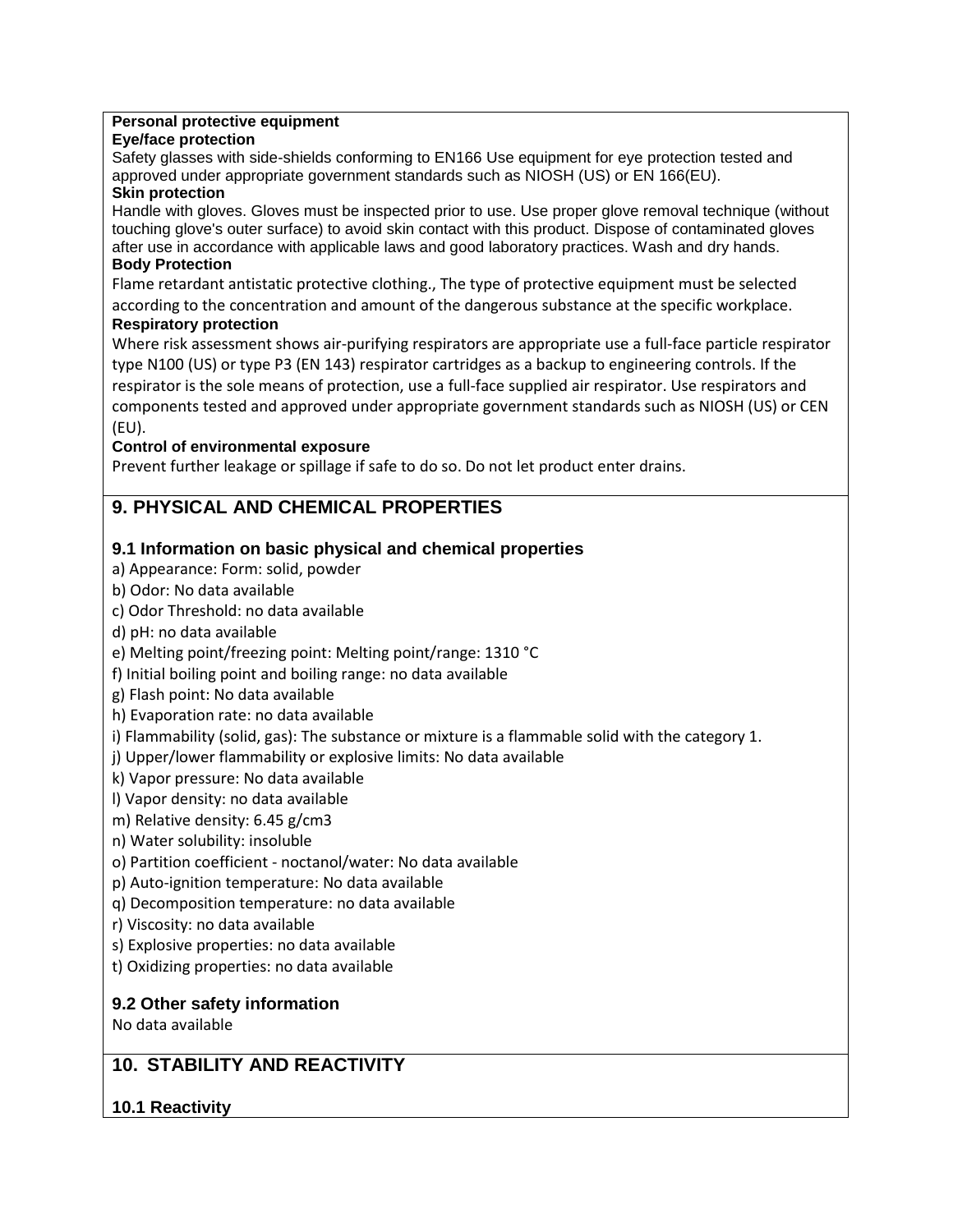no data available

# **10.2 Chemical stability**

Stable under recommended storage conditions.

# **10.3 Possibility of hazardous reactions**

No data available

# **10.4 Conditions to avoid**

Exposure to moisture Heat, flames and sparks. Extremes of temperature and direct sunlight.

# **10.5 Incompatible materials**

Acids, Oxygen, Strong oxidizing agents, Halogens, Phosphorus

# **10.6 Hazardous decomposition products**

Hazardous decomposition products formed under fire conditions. - Iron oxides

Other decomposition products - No data available

In the event of fire: see section 5

# **11. TOXICOLOGICAL INFORMATION**

# **11.1 Information on toxicological effects**

**Acute toxicity** No data available **Skin corrosion/irritation** No data available **Serious eye damage/eye irritation** No data available **Respiratory or skin sensitization** No data available **Germ cell mutagenicity** No data available **Carcinogenicity**

IARC: No component of this product present at levels greater than or equal to 0.1% is identified as probable, possible or confirmed human carcinogen by IARC. No component of this product present at levels greater than or equal to 0.1% is identified as probable, possible or confirmed human carcinogen by IARC.

ACGIH: No component of this product present at levels greater than or equal to 0.1% is identified as a carcinogen or potential carcinogen by ACGIH.

NTP: No component of this product present at levels greater than or equal to 0.1% is identified as a known or anticipated carcinogen by NTP. No component of this product present at levels greater than or equal to 0.1% is identified as a known or anticipated carcinogen by NTP.

OSHA: No component of this product present at levels greater than or equal to 0.1% is identified as a carcinogen or potential carcinogen by OSHA. No component of this product present at levels greater than or equal to 0.1% is identified as a carcinogen or potential carcinogen by OSHA. **Reproductive toxicity** No data available **Aspiration hazard** No data available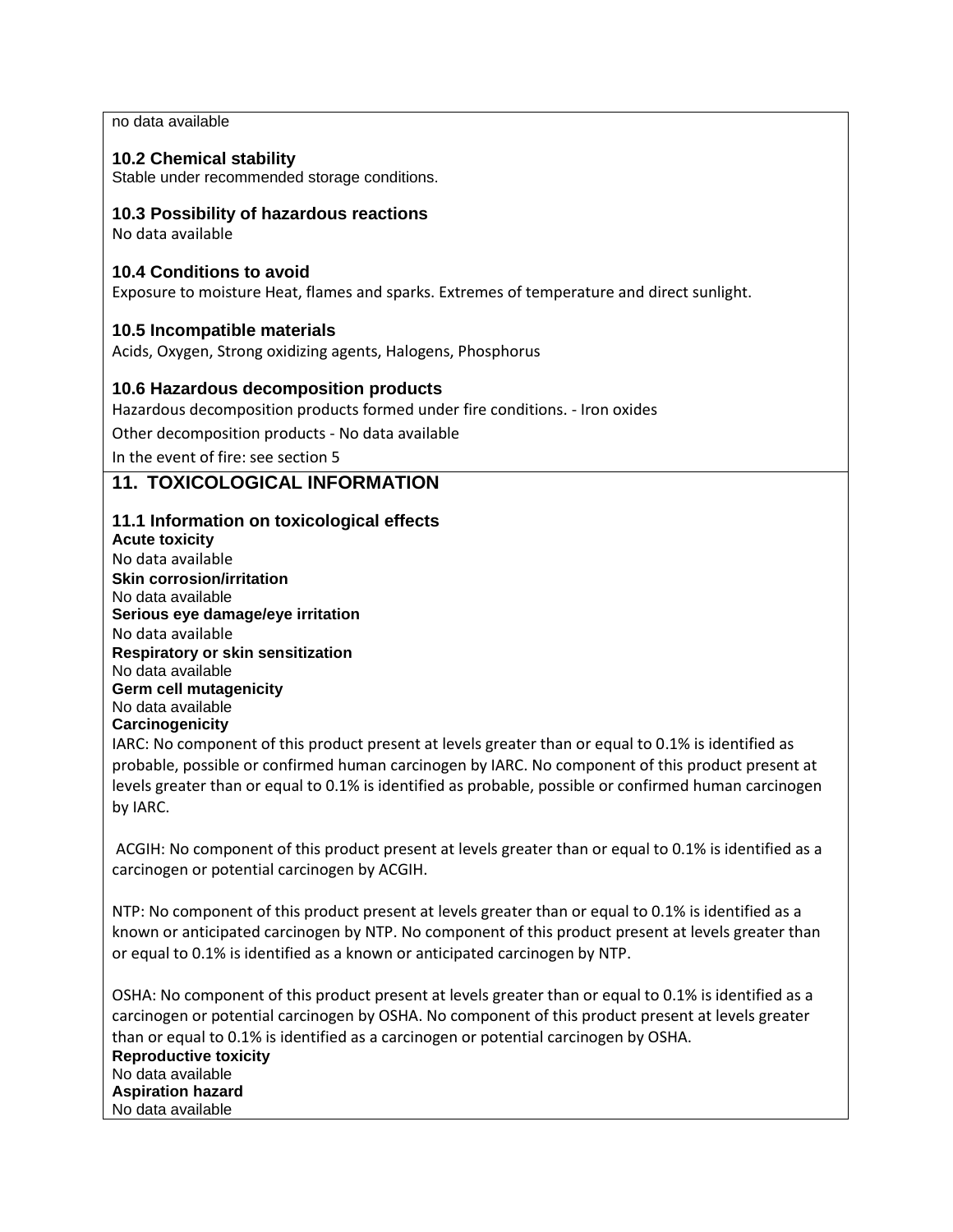# **Additional Information**

To the best of our knowledge, the chemical, physical, and toxicological properties have not been thoroughly investigated.

# **12.ECOLOGICAL INFORMATION**

#### **12.1 Toxicity**

no data available

#### **12.2 Persistence and degradability**

No data available

#### **12.3 Bioaccumulative potential**

No data available

#### **12.4 Mobility in soil**

no data available

#### **12.5 Results of PBT and vPvB assessment**

PBT/vPvB assessment not available as chemical safety assessment not required/not conducted

#### **12.6 Other adverse effects**

no data available

# **13.DISPOSAL CONSIDERATIONS**

# **13.1 Waste treatment methods**

#### **Product**

Burn in a chemical incinerator equipped with an afterburner and scrubber but exert extra care in igniting as this material is highly flammable. Offer surplus and non-recyclable solutions to a licensed disposal company.

#### **Contaminated packaging**

Dispose of as unused product.

# **14.TRANSPORT INFORMATION**

# **DOT (US)**

UN number: 3089 Class: 4.1 Packing group: III Proper shipping name: Metal powders, flammable, n.o.s. Reportable Quantity (RQ): Poison Inhalation Hazard: No **IMDG** UN number: 3089 Class: 4.1 Packing group: III EMS-No: F-G, S-G Proper shipping name: METAL POWDER, FLAMMABLE, N.O.S. **IATA** UN number: 3089 Class: 4.1 Packing group: III

Proper shipping name: Metal powder, flammable, n.o.s

# **15.REGULATORY INFORMATION**

**SARA 302 Components**

SARA 302: No chemicals in this material are subject to the reporting requirements of SARA Title III,